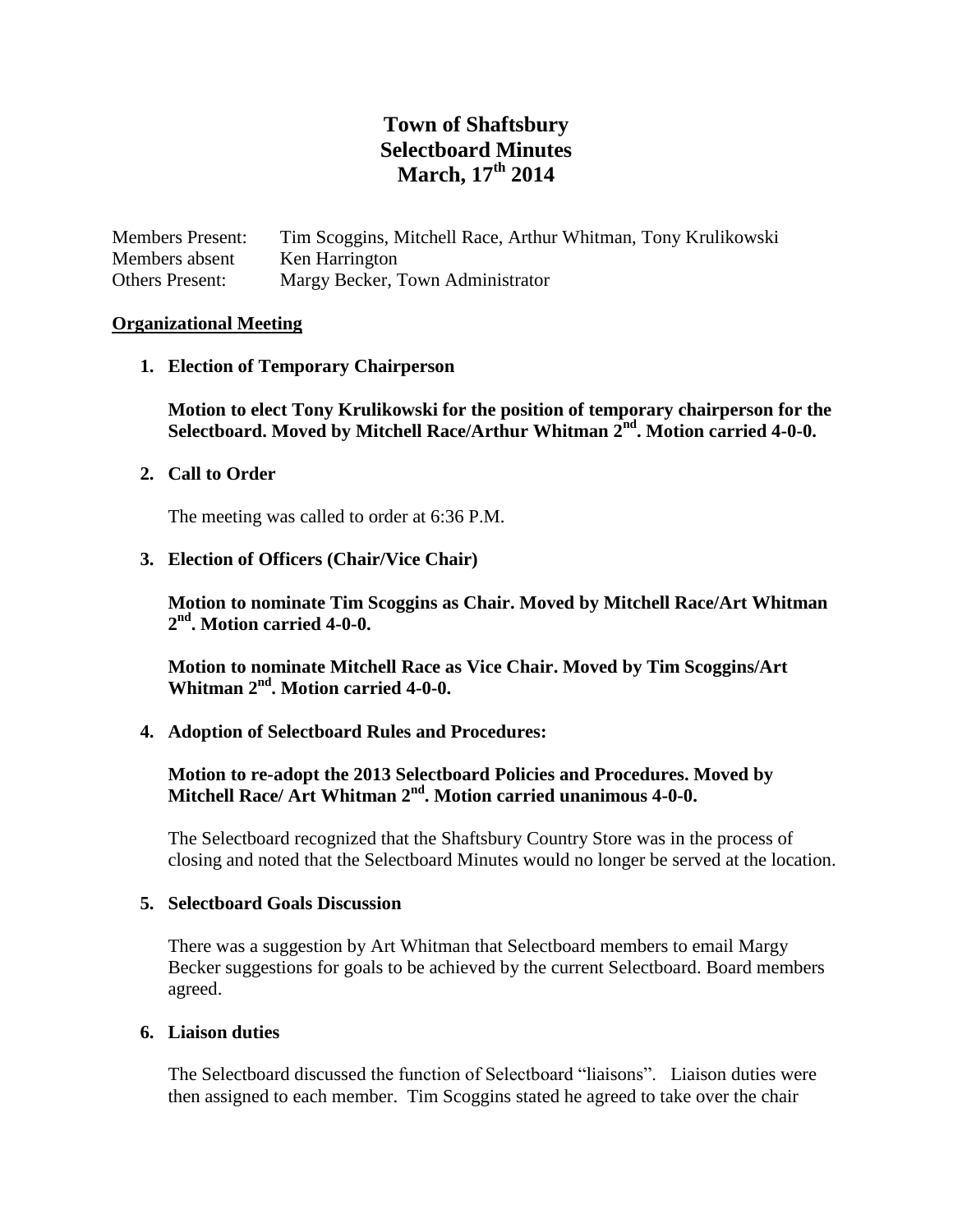duties for previously held by prior Chair Karen Mellinger. He also suggested he keep the duties as liaison for the Shaftsbury School Board. Margy Becker noted that the Chair is Art Whitman volunteered to become liaison for Animal Control and the Water Department.

Tony Krulikowski volunteered to be the liaison for town policies and procedures in addition to the Planning Commission, DRB, and Regional Planning Commission.

Margy Becker will circulate the final chart detailing the updated assignments prior to the next meeting.

# **7. Approval of Annual Notice of Meetings**

The Selectboard discussed meeting dates and times that would work for the members.

**Motion to approve the annual notice of meeting for the Town of Shaftsbury for 2014. Moved by Mitchell Race/Tony Krulikowski 2nd. Motion carried unanimously 4-0-0.**

# **8. Selectboard Training Opportunity**

The Selectboard was notified of a training session for new or existing Selectboard members on April  $12<sup>th</sup>$  at the Holiday Inn Rutland from 9A.M. to 3P.M. Members agreed to carpool, if possible.

#### **9. Announcements**

Mitchell Race announced that on April  $13<sup>th</sup>$  the Shaftsbury Historical Society will conduct its 1<sup>st</sup> annual "Ordinary Hero Day". The Society will induct its first Town resident as its 1<sup>st</sup> official "ordinary hero".

Tim Scoggins described the means he will use to conduct Selectboard meetings with greater efficiency. He suggested that all discussions will be in the context of a motion.

#### **10. Public Comments**

None Recorded.

# **11. Conflict of Interest**

None Recorded.

#### **12. Approval of Minutes**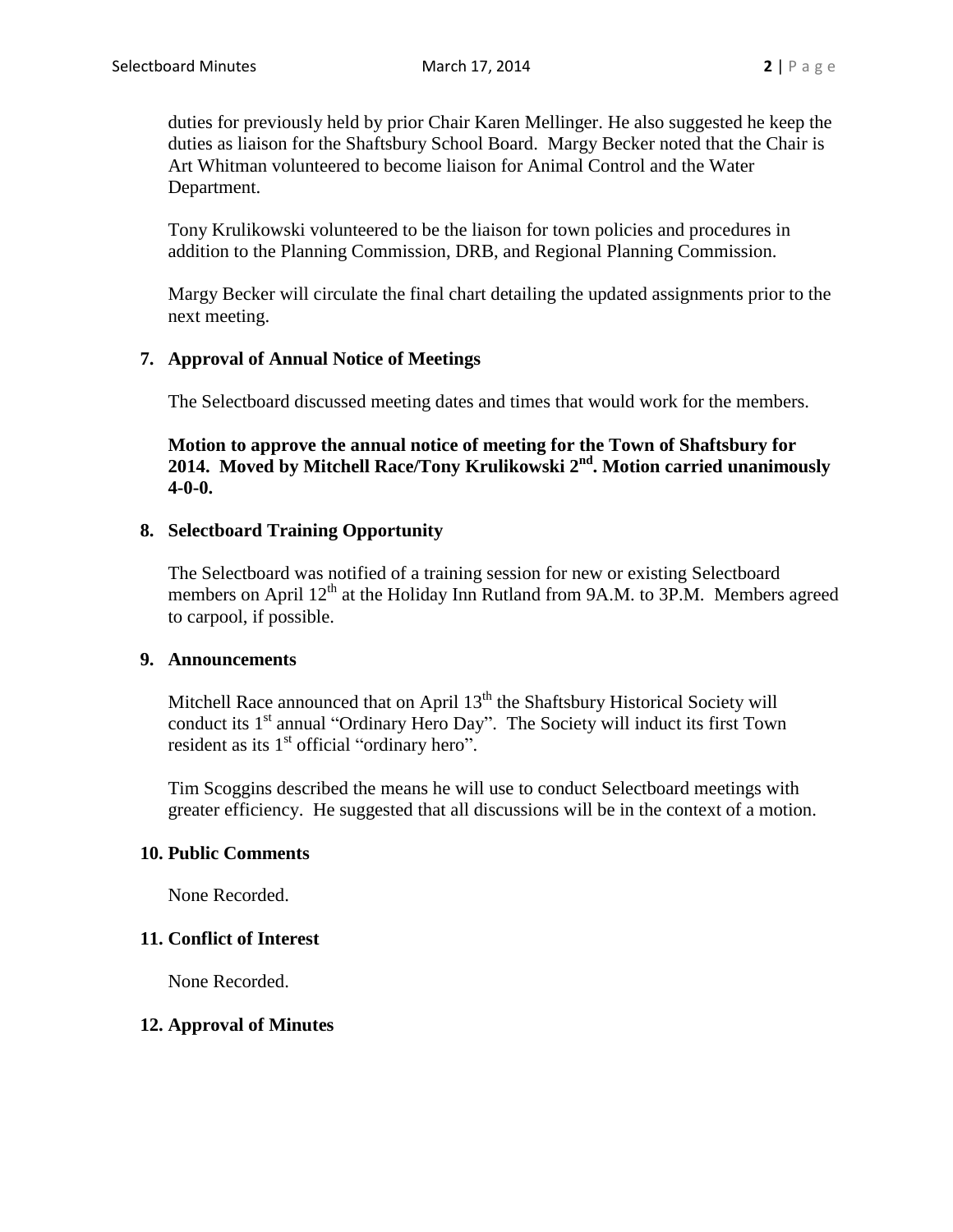**Motion to approve Selectboard Minutes for February 18th, 2014. Moved by Mitchell Race/ Tony Krulikowski 2nd. Motion carried 3-0-1. Art Whitman abstained. Ken Harrington was absent.**

Tim Scoggins pointed out in #11 of the Minutes for February  $18<sup>th</sup>$ , 2014 a vote involving Ken Harrington, and he clarified his position on the matter.

**Motion to approve Selectboard Minutes for February 24th, 2014. Moved by Mitchell Race/Tony Krulikowski 2nd. Motion carried 3-0-1. Art Whitman abstained. Ken Harrington was absent.**

Tim Scoggins noted on Page 3 of the Minutes for February 24<sup>th</sup>, 2014 that Ken Harrington voted "no" on the issue and he requested expansion on the statement given in the Minutes.

**Motion to approve Selectboard Minutes for March 3rd, 2014. Moved by Mitchell Race/Tony Krulikowski 2nd. Motion carried 3-0-1. Art Whitman abstained. Ken Harrington was absent.**

**13. Warrants**

**Motion to approve Selectboard Warrant PR19 in the amount of \$131.39. Moved by Mitchell Race/ Tony Krulikowski 2nd. Motion carried unanimously 4-0-0. Ken Harrington was absent.**

**Motion to approve Payroll Retirement Warrant PR18 in the amount of \$109.11. Moved by Tony Krulikowski/Mitchell Race 2nd. Motion carried unanimously 4-0-0.**

**Motion to approve Town of Shaftsbury Selectboard Payroll Warrant #18 in the amount of \$18,848.15. Moved by Tony Krulikowski/Mitchell Race 2nd. Motion carried unanimously 4-0-0.**

**Motion to approve Town of Shaftsbury Selectboard Check Warrant #27 in the amount of \$11,522.26. Moved by Mitchell Race/Tony Krulikowski 2nd. Motion carried unanimously 4-0-0.**

# **14. Town Meeting 2014 follow-up**

The Selectboard discussed the Town Clerk memo notifying the shortage of votes regarding a grand juror for the town.

The Selectboard discussed the two articles which were voted down involving BROC and the Park McCullough House.

Tim Scoggins elaborated on information received by a questionnaire which was circulated at Town Meeting. The questionnaire asked several questions aimed at trying to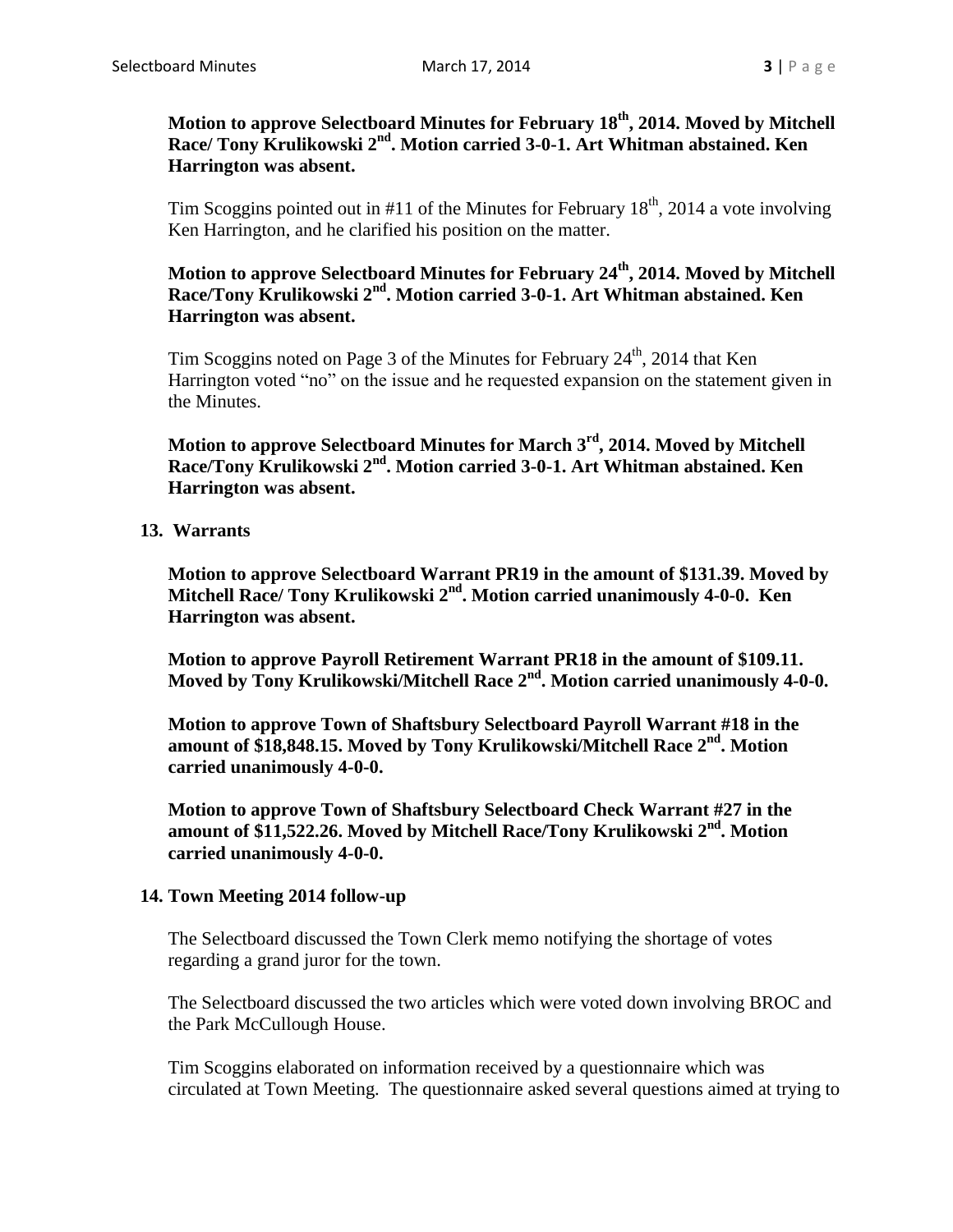clarify why the bond vote was voted down in addition to clarifying public opinion as to the preferred garage location. He noted the majority of these responding indicated they felt that a new garage is needed, yet some have suggested the project is too large in scope.

# **15. Annual Town Officer Appointments**

There was a suggestion to accept each appointment for Animal Control, Emergency Management Director, and Energy Coordinator as one motion.

**Motion to approve Traci Mulligan as Animal Control Officer, Gerald Mattison as Emergency Management Director, and Ben Hulett as Energy Coordinator. Moved by Mitchell Race/ Arthur Whitman 2nd. Motion carried unanimously 4-0-0.**

# **16. 2014 Liquor License Renewal – Thyme Tables**

**Motion to renew the liquor license for Thyme Tables Catering. Moved by Mitchell Race/ Tony Krulikowski 2nd. Motion carried unanimous 4-0-0.**

# **17. Approval of VTrans Annual Highway Financial Plan**

Margy Becker notified the Selectboard that the capital improvement projects to be mentioned in the Financial Plan are still being researched. Culvert and paving projects were discussed. Related grant applications will be reviewed and approved at the next meeting.

**Motion to approve the VTrans Annual Highway Financial Plan for the year 2014. Moved by Mitchell Race/ Tony Krulikowski 2nd . Motion carried unanimous 4-0-0.**

#### **18. Pownal Request for Amendment to Solid Waste Implementation Plan**

The Selectboard discussed details regarding the request by the Town of Pownal for an amendment to the SWIP to allow for a new commercial recycling facility. The Selectboard elaborated on points brought up by the BCRC regarding the SWIP amendment. Final action on the SWIP amendment was postponed until the next meeting, pending final instructions from the BCRC.

#### **19. Administrator's Report**

Margy Becker announced she and Bill Fisk will present budget reports and cash flow projections for discussion on April  $7<sup>th</sup>$ .

She stated that the Road Foreman's appearance at Selectboard meetings in addition to regular weekly meetings with Terry Stacy and the Selectboard liaison will be reinstated now that the construction season is drawing closer. Margy Becker mentioned some upcoming construction projects.